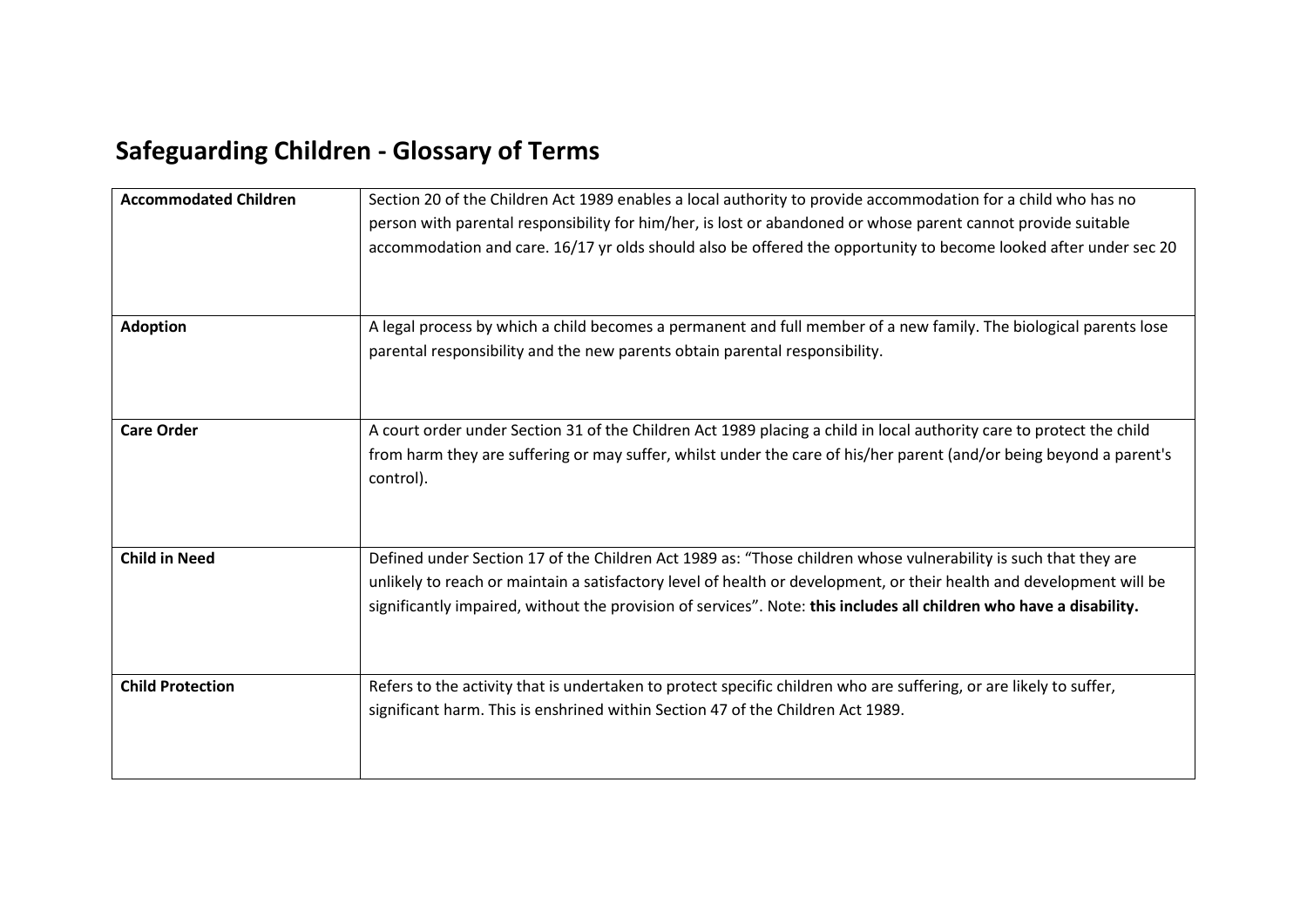| <b>Child Protection Case</b>          | A multi-agency meeting to establish whether the child should become the subject to a child protection plan.            |
|---------------------------------------|------------------------------------------------------------------------------------------------------------------------|
| Conference                            |                                                                                                                        |
|                                       |                                                                                                                        |
|                                       |                                                                                                                        |
|                                       |                                                                                                                        |
| <b>Child Protection Plan</b>          | For all those children who have been identified at a child protection conference as being at a continuing risk of      |
|                                       | significant harm, a Child Protection Plan will be created. This is a plan setting out what steps and provisions are    |
|                                       | needed to safeguard a child's welfare and minimize all risks of harm to a child.                                       |
|                                       |                                                                                                                        |
|                                       |                                                                                                                        |
| <b>Child Protection Register(CPR)</b> | In April 2008, the Child Protection Register ceased to exist. The term now used is 'children subject to a Child        |
|                                       | Protection Plan'.                                                                                                      |
|                                       |                                                                                                                        |
|                                       |                                                                                                                        |
|                                       |                                                                                                                        |
| <b>Contact Order</b>                  | A legally binding order requiring the resident party/parent to make the child available for contact with the person    |
|                                       | named in the Order.                                                                                                    |
|                                       |                                                                                                                        |
| <b>Emergency Protection Order</b>     | A court order under Section 44 of the Children Act 1989 giving Children's Social Care the power to protect a child     |
| (EPO)                                 | from harm by removing the child to suitable accommodation or preventing a child from being removed (e.g. from          |
|                                       | hospital).                                                                                                             |
|                                       |                                                                                                                        |
|                                       |                                                                                                                        |
| <b>Interim Care Order (ICO)</b>       | Time limited court order which places a child in care of the local authority under the Children Act 1989 to be renewed |
|                                       | by the court after no more than 8 weeks and then every 4 weeks                                                         |
|                                       |                                                                                                                        |
| <b>Looked After Child (LAC)</b>       | When a child is "in care" on a statutory basis, or "accommodated" on a voluntary basis by the local authority. The     |
| <b>Children in Care (CiC)</b>         | child may be in a foster or residential home or placed at home. Some children maybe a child in care but still residing |
|                                       | with their parents                                                                                                     |
|                                       |                                                                                                                        |
|                                       |                                                                                                                        |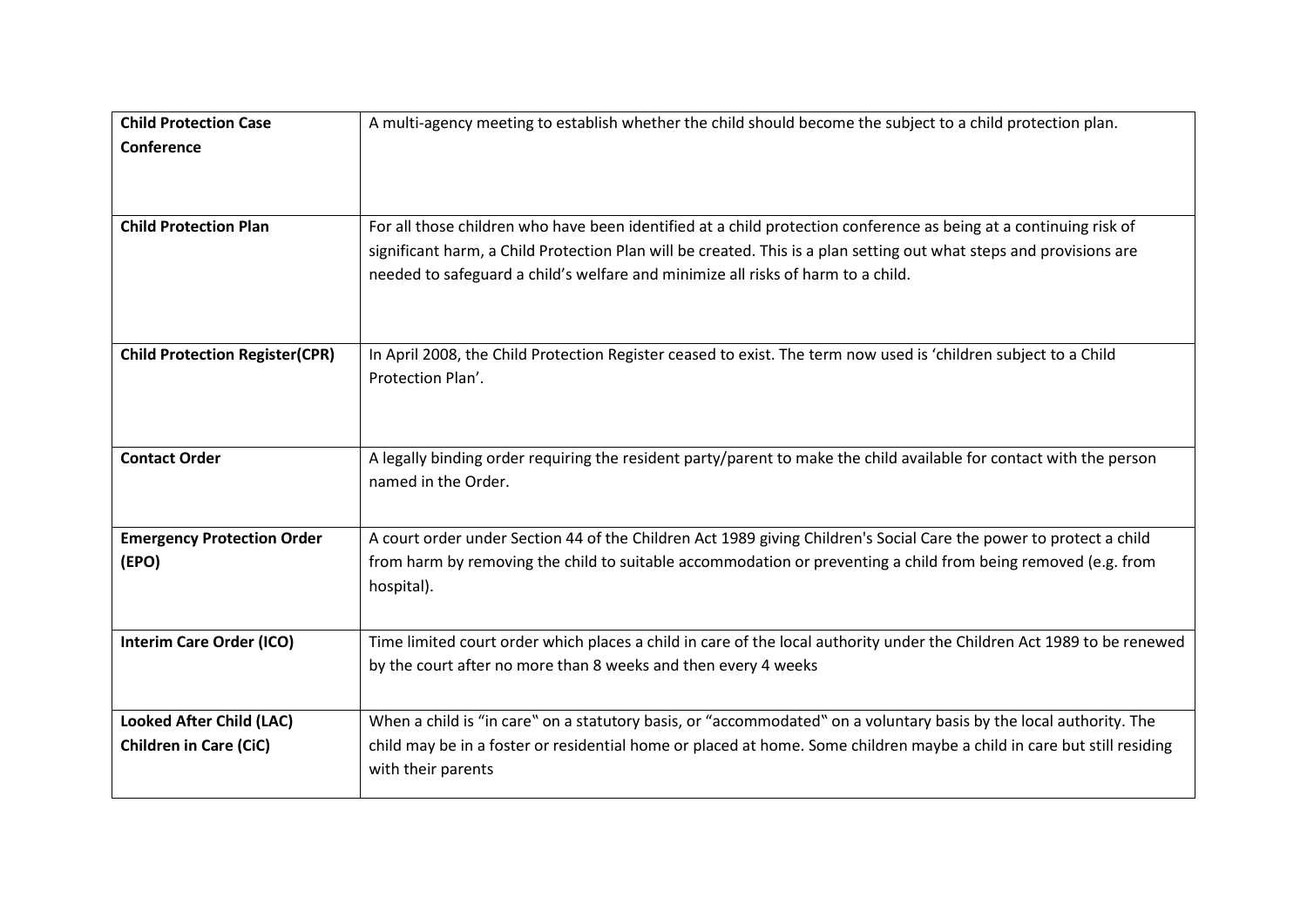| <b>Parental Responsibility</b>  | A legal term from section 3(1) of the Children Act 1989, meaning 'all the rights, duties, powers and authority which by<br>law a parent of a child has in relation to the child and his property.' Always held by the mother and also by a father<br>where the parents are married. An unmarried father also acquires parental responsibility if he becomes registered as<br>the child's father (for a child born after 01/12/03), or through a legal order. Parental responsibility is only removed<br>from parents completely at the point if the child is adopted. PR is also acquired by the local authority if the court<br>commits the child to its care. |
|---------------------------------|-----------------------------------------------------------------------------------------------------------------------------------------------------------------------------------------------------------------------------------------------------------------------------------------------------------------------------------------------------------------------------------------------------------------------------------------------------------------------------------------------------------------------------------------------------------------------------------------------------------------------------------------------------------------|
| <b>Police Protection Powers</b> | Police Protection is an emergency power under Section 46 of the Children Act 1989 which enables any police officer<br>to protect a child who is reasonably believed to be at risk of significant harm for up to 72 hours. Such powers have to<br>be authorised by an officer of Inspector Rank or above                                                                                                                                                                                                                                                                                                                                                         |
| <b>Professionals meeting?</b>   | A multi-agency professionals meeting is a tool to support practitioners in all agencies who have a genuine desire to<br>work openly with families, but who may need the opportunity to talk with other professionals without the family<br>being present.                                                                                                                                                                                                                                                                                                                                                                                                       |
| <b>Public Law Outline</b>       | This came into force with effect from 6th April 2010 following on from previous statutory guidance for local<br>authorities effective from 2008, which resulted from the Review of the Child Care Proceedings System in England and<br>Wales. The Public Law Outline sets out streamlined case management procedures for dealing with public law<br>children's cases. The aim is to identify and focus on the key issues for the child, with the aim of making the best                                                                                                                                                                                         |